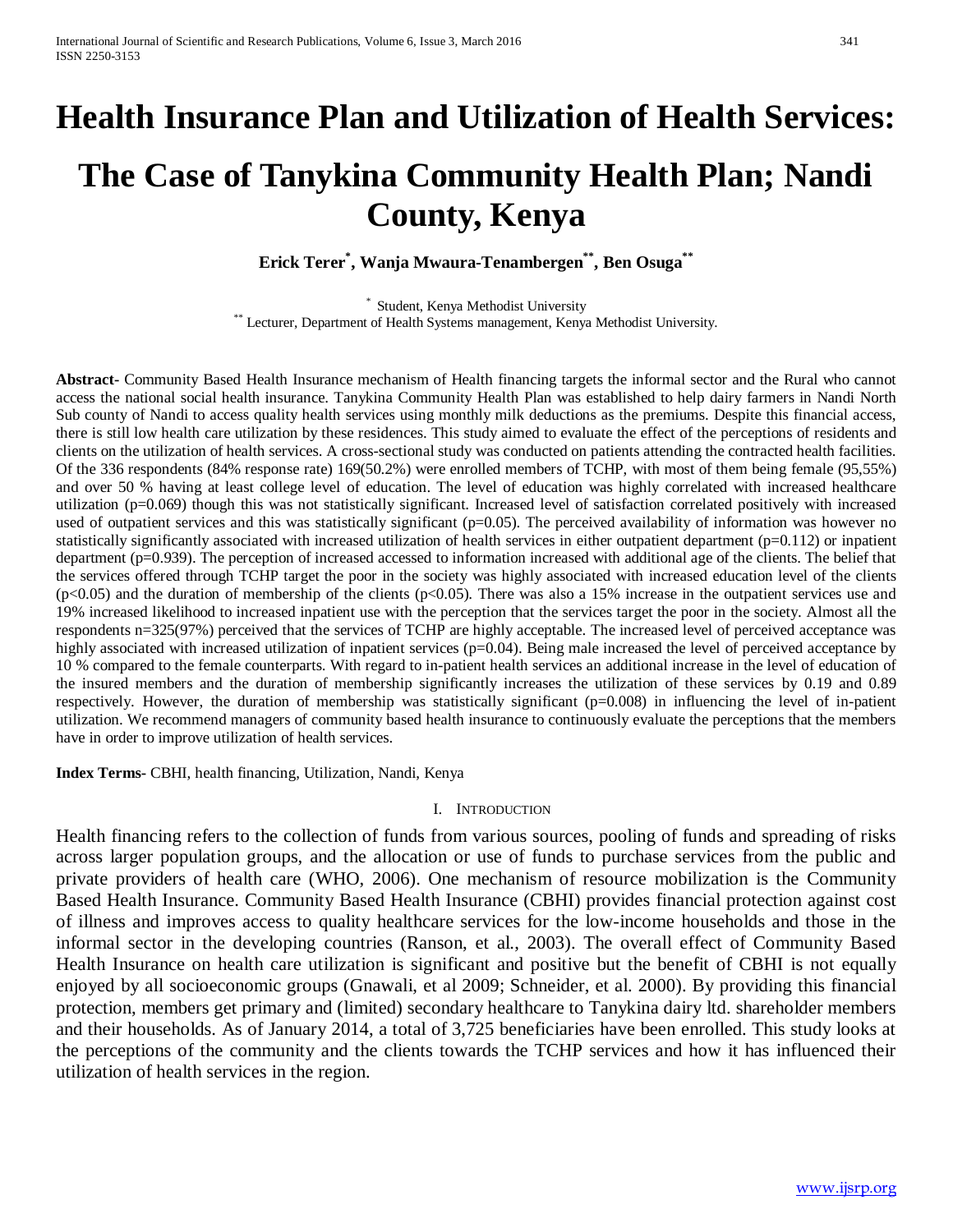## II. RESEARCH ELABORATIONS

Data was collected using an interviewer administered questionnaire during an exit interview at the health facility. The interview forms were then analyzed for completeness and information, entered into Microsoft Excel worksheet for cleaning and coding. The coded information was further uploaded to the STATA version 10 software for statistical analysis. The unit of analysis was the individual insured member of the Tanykina Community Health Plan (TCHP) and the individual member of the community.

Demographic data was collected from all the individuals and this included age, sex and the highest education level attained. The utilization of health services was measured using the patient's perspective and the number of either outpatient and in-patient visits made to the respective facilities for the 12 months prior to the date of the interview. Statistical tests were employed at 0.05 level of significant.

Assessment of the perceptions of the services of TCHP was undertaken in both the enrolled members and nonmembers. The enrolled members of TCHP were asked about their perceived opinion on the level of satisfaction, adequacy of information, reduction of the burden of ill health, how the program targets the poor and how accessible the program is. A Likert scale; ranging from 1 to 5 with 1 being strongly disagreed and 5 strongly agree was used. The generated means from the elements in the Likert scale were then compared to the classical mean of 3 (mean of 1 to 5). Statements that were below 3 and tended to move towards 1 were considered to be disagreeable sentiments of the respondents while those statements whose means were above 3 and tended to move towards 5 were considered as agreeing sentiments by the respondents.

### III. RESULTS OR FINDINGS

#### **a. Sex**

With regard to the sex of all those interviewed, there was a higher proportion of female n=183 (54.46 %) compared to males n= 153 (45.54%) resulting in a 1:1.19 ratio. This feature was similar in both the study groups. With regards to health seeking behavior in relation to gender, the study qualitatively established that the women in this community sought health interventions earlier compared to their male counterpart. This was a recurrent theme in focus group discussions. They reported that they are more often at home while the male is in distant places dealing with work related activities.

The following is an excerpt from the focused group discussion:

*"…Most of the women are found at home, our men are away in the shambas and employed elsewhere.* 

*We also take care of the children when they fall ill…"*

(A male participant from the FGD)

These findings were consistent with prior studies by Bertakis et al. (2000) that demonstrated higher medical utilization by the female gender. Studies in other regions have shown that micro insurance has reduced the gender inequality in utilization of health care services even though the coverage is limited (Xander, 2007). Women also do have a significant higher rate of hospitalization and outpatient encounters as noted by Bashiru S. et al (2015). In terms of sex in relation to membership, the results showed that more women (94, 55.62 %) than men (75, 44.38%) were active members of the program, a male to female ratio of 1:1.25

### **b. Education**

The non-members had more individuals having no education 14 (8.4%) compared to the members of TCHP, 2 (2.3%). Insured members of TCHP had more individuals 91(53.8 %) having attained college and degree level education. The level of education was highly correlated with increased healthcare utilization (p=0.069) though this was not statistically significant. Over 50% of the members had attained at least college or degree level of education. Educated individuals do understand the importance of health insurance and do easily take up. Moreover, they do seek medical attention sooner than those with less education. Educational level is an important predictor of healthy life and can affect health care utilization (Abolfazl, et al. 2015).

### **c. Membership of CBHI**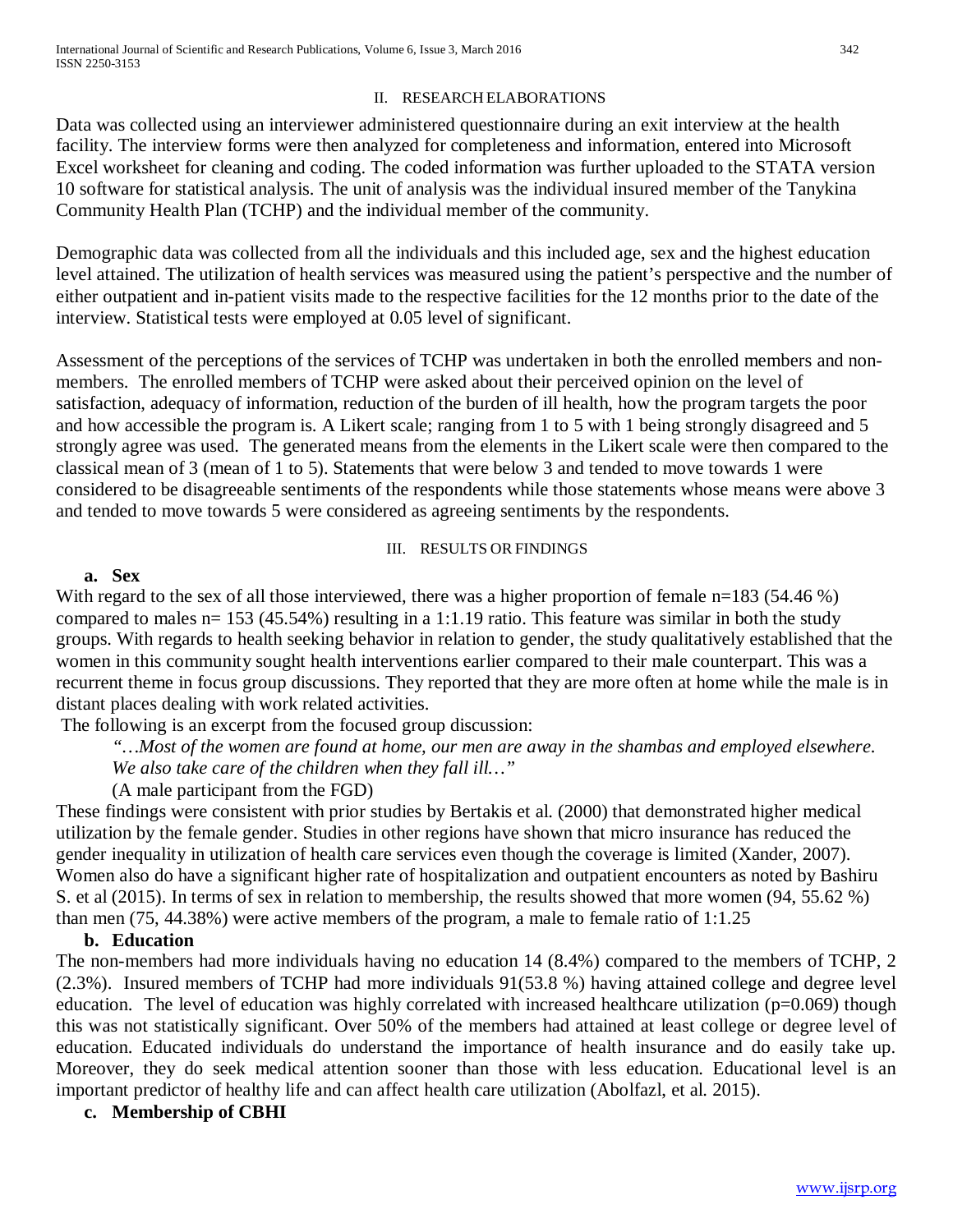Out of all the respondents interviewed, 169(50.3 %) were enrolled and were active members of TCHP. Being members of TCHP was highly significantly associated with the level of awareness (p=0.014). SEE ANNEX. TCHP members were proud of their membership and had their membership cards. The awareness was assessed by seeking the respondent's level of information on the existence and services of TCHP. Most of insured respondents 119, (70 %) had been enrolled for more than six months. Their enrolment was through active community sensitization by the management of the TCHP. A key informant from TCHP confirmed this during the in-depth interview. The benefits that the clients get were the main reason for joining the health insurance scheme. These benefits were noted to be of great importance during sicknesses which occur in unpredictable times of the year 150(88.7%). The assurance of getting treatment when they do not have money in their hands was the most motivating factor. This reduced and even eliminated the need to pay for services from out of pocket.

## **d. Perceptions of services offered by TCHP**

The degree of satisfaction is the outcome of the quality of health care offered by TCHP and the health care providers. Most members, 154(85%) were satisfied with the program. The level of satisfaction was highly associated with the duration of membership at the TCHP (p=0.01). There was no significant association with the age of the clients ( $p=0.38$ ) and the education level of the clients ( $p=0.87$ ). The level of satisfaction was similar across socio demographic variables. The age, literacy level and the gender of the respondents was not significant in determining the satisfaction level. Increased level of satisfaction correlated positively with increased used of outpatient services and this was statistically significant ( $p=0.05$ ).

Community satisfaction is important in ensuring sustainability and acceptability of services of a community based health insurance. It is an important element of the quality of healthcare and determines the willingness to comply with treatment and influences the effectiveness of care (Lucy G., 1994). It is however noted that other factors come into play in determining the level of satisfaction other than the care itself (Sara et al., 2009). Satisfaction is determined by service quality customer expectations, subjective disconfirmation and emotions experienced during service delivery. Thus patient satisfaction gives an important insight into the quality of care provided by the health services (Devadasan N. et al. 2011).

The majority of the respondents 277, (82.44%) believed that information was often available and adequate.

Most members 71, (42%) felt that information on the program was ready and very available*.* The perceived availability of information was however no statistically significantly associated with increased utilization of health services in either outpatient department (p=0.112) or inpatient department (p=0.939). The perception of increased accessed to information increased with additional age of the clients. This was similar in the uninsured group where there was no significant effect of this perception on the utilization of health services.

Availability of information relating to a health service is important to the individual in making informed decision about a service. This patient perspective was used to assess their perceived adequacy of access to information about the insurance scheme. Information relating to the community based health insurance need to be provided throughout the membership of the clients. This provision of necessary information has been shown to increase satisfaction, improve knowledge and make the enrollees to be better aware of the insurance schemes activities (S. Mohammed, M. Sambo &H. Dong, 2011). The activities that the scheme is planning to introduce or change should be passed to the enrollees at the appropriate time and through the most effective means. TCHP management has introduced a short text message (SMS) to their clients to pass any information that should reach them. Through this network, information relating to meetings and other announcements are communicated.

Most of the respondents 263, (78.27%) felt that the services of TCHP reduce the high cost of seeking health services and the financial burden that comes with illness. Being male increased the likelihood of this perception by 48 % compared to being female. There was also 30% more likelihood of outpatient utilization for clients with increased in this perception. Majority of the respondents rely on farming as a source of income (Nandi County Development Profile, 2013). They mainly do animal husbandry and medium scale maize farming.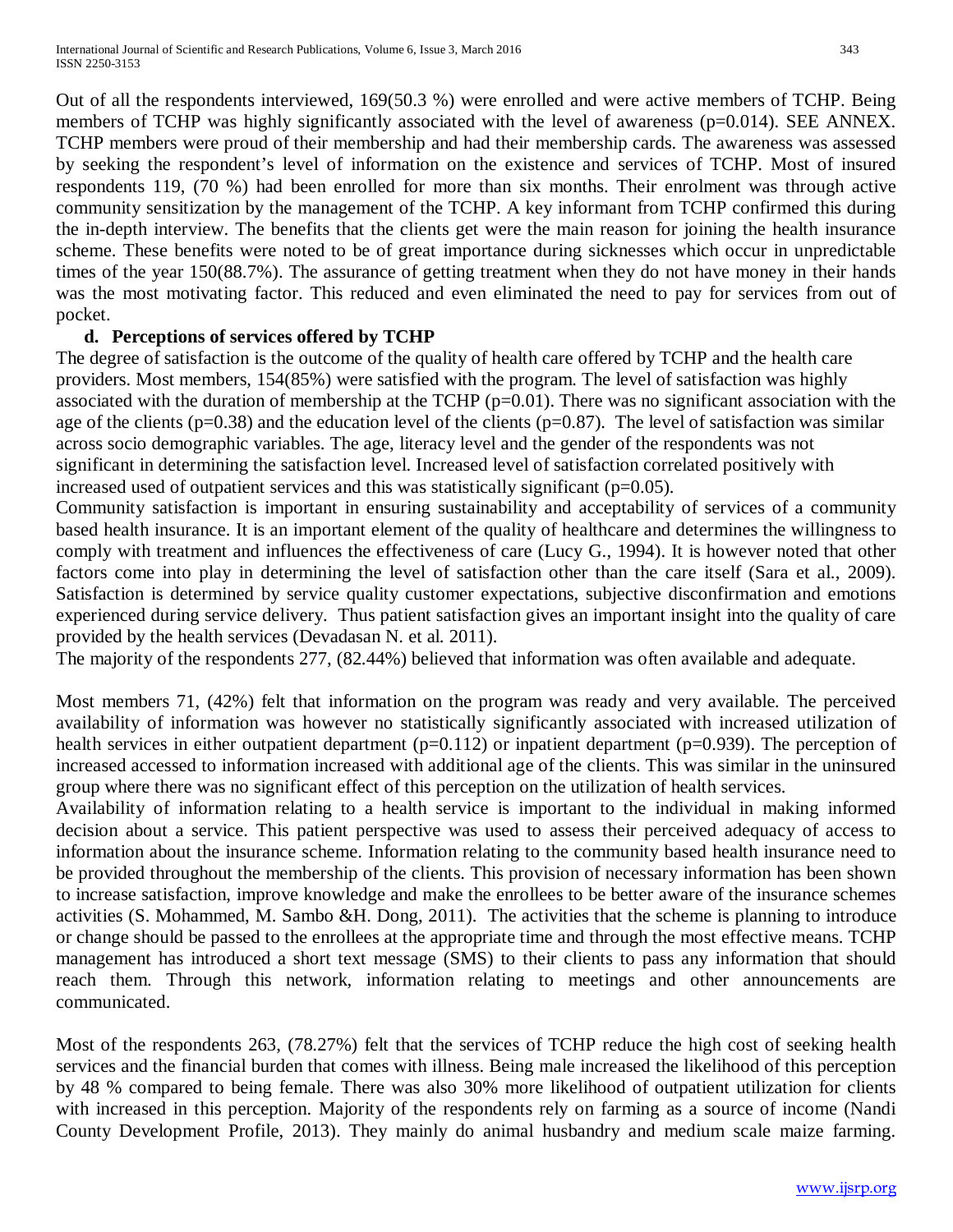These economic activities are not highly reliable especially in respect to the unpredictable nature of illness. The cost of seeking health services may not be within reach of most of the residents and they have to incur huge expenditures to get health services. he willingness to pay for the insurance scheme is dependent on the socioeconomic status of the individual households. The burden of illness is normally felt by the head of the households who have to incur out of pocket expenditure when purchasing health services. However, the family perspective is important in considering the financial risk associated health expenditure. This is because expenses for one family member may adversely affect the whole family (Robin A, Cohen & Whitney, 2014). The proportion of the general population that spends out of pocket is high especially in the rural areas.

The clients were also asked their perception of the insurance service targeting the poor. The scale for the response ranged from 1 to 5, representing strongly disagree to strongly agree respectively. Of all the respondents, 58, (38.32%) strongly agreed with the statement, 71(42%) Somewhat agreed with this statement while 34(20.12%) were neutral on this perception. The computed mean of 4.1 is moving away from the classical mean of 3 towards 5 imply they strongly agreed with the statement. The belief that the services offered through TCHP target the poor in the society was highly associated with increased education level of the clients  $(p<0.05)$ and the duration of membership of the clients ( $p<0.05$ ). There was also a 15% increase in the outpatient services use and 19% increased likelihood to increased inpatient use with the perception that the services target the poor in the society. Education is needed for the awareness of health insurance and the benefits that come with the health services.

The overall acceptance of the services of TCHP by the clients was rated in a scale of 1-5. Almost all the respondents n=325(97%) perceived that the services of TCHP are highly acceptable. This quality of the services was quantified qualitatively during the in-depth interviews. The program is tailored to the main economic activity of most of the residence. The following is an excerpt from one focus group discussion.

*"…I have no other source of income; my cows give me milk that help and treats my family through the TCHP…"*

## *(A male participant during FGD)*

The other fact is that all the health care providers or hospitals contracted to provide the health services are within reach of most of the members. The increased level of perceived acceptance was highly associated with increased utilization of inpatient services (p=0.04). Being male increased the level of perceived acceptance by 10 % compared to the female counterparts.

In order to achieve universal coverage services requires a process that ensures equity in access of health services to all irrespective of their ability to pay. The acceptance of the services by the TCHP is an indicator that the community is ready and willing to be members of the health financing mechanism that can be used anywhere in any rural set up.

## **e. Utilization of health services**

After controlling for age, duration of membership and the education level of the clients, the insured male had 0.18 more outpatient visits than the female counterpart. The effects these parameters were however not statistically significant (p>0.05). This particular aspect did contradict earlier studies which had more females utilizing health services than the male (Bertakis et al., 2000). However, this finding was only observed with regard to use of out-patient services. This increased use of outpatient services by the insured respondents compared to the non-insured was noted in other studies (Gnawali et al 2009) which showed over 40% higher use. With regard to in-patient health services an additional increase in the level of education of the insured members and the duration of membership significantly increases the utilization of these services by 0.19 and 0.89 respectively. However, the duration of membership was statistically significant (p=0.008) in influencing the level of in-patient utilization. The rate of health services utilization by insured clients may have been affected by the level of the insurance coverage. As Faulkner (1997) noted, male and female adults choose between preventive and curative services depending on the coverage from the insurance company.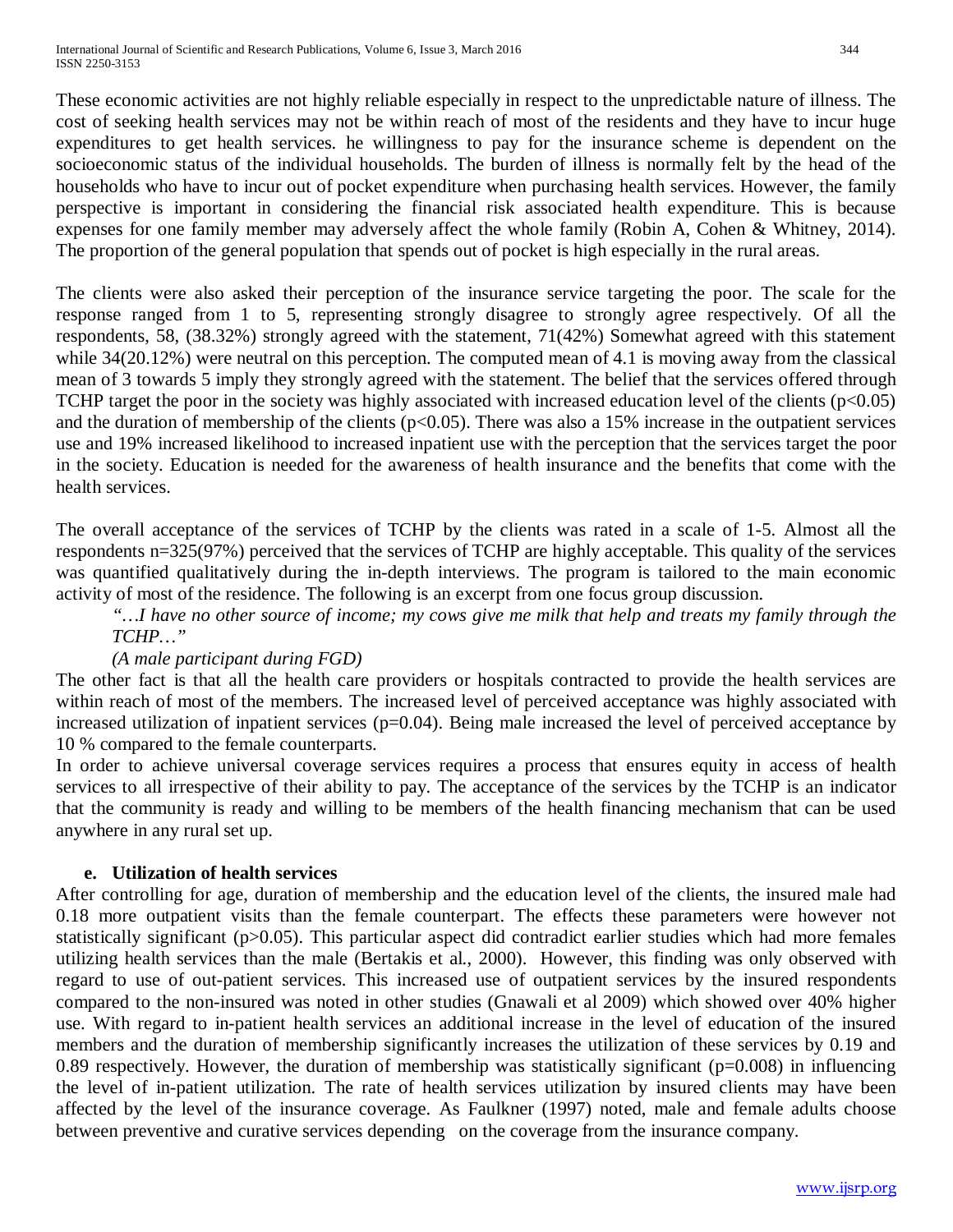There is also variation in the utilization of health services across socioeconomic groups of the insured clients (Gnawali DP et al, 2009). It also noted that the effect of CBHI on health care utilization is significant and that there is need to subsidize the premium to favor the enrolment of the very poor. Furthermore, the income and health status influence the enrollees utilization of health services, with the richer/sicker participants obtaining greater net benefit from CBHI than the poorer/healthier members participants subsidize the rich/sick (Wang H, 2005).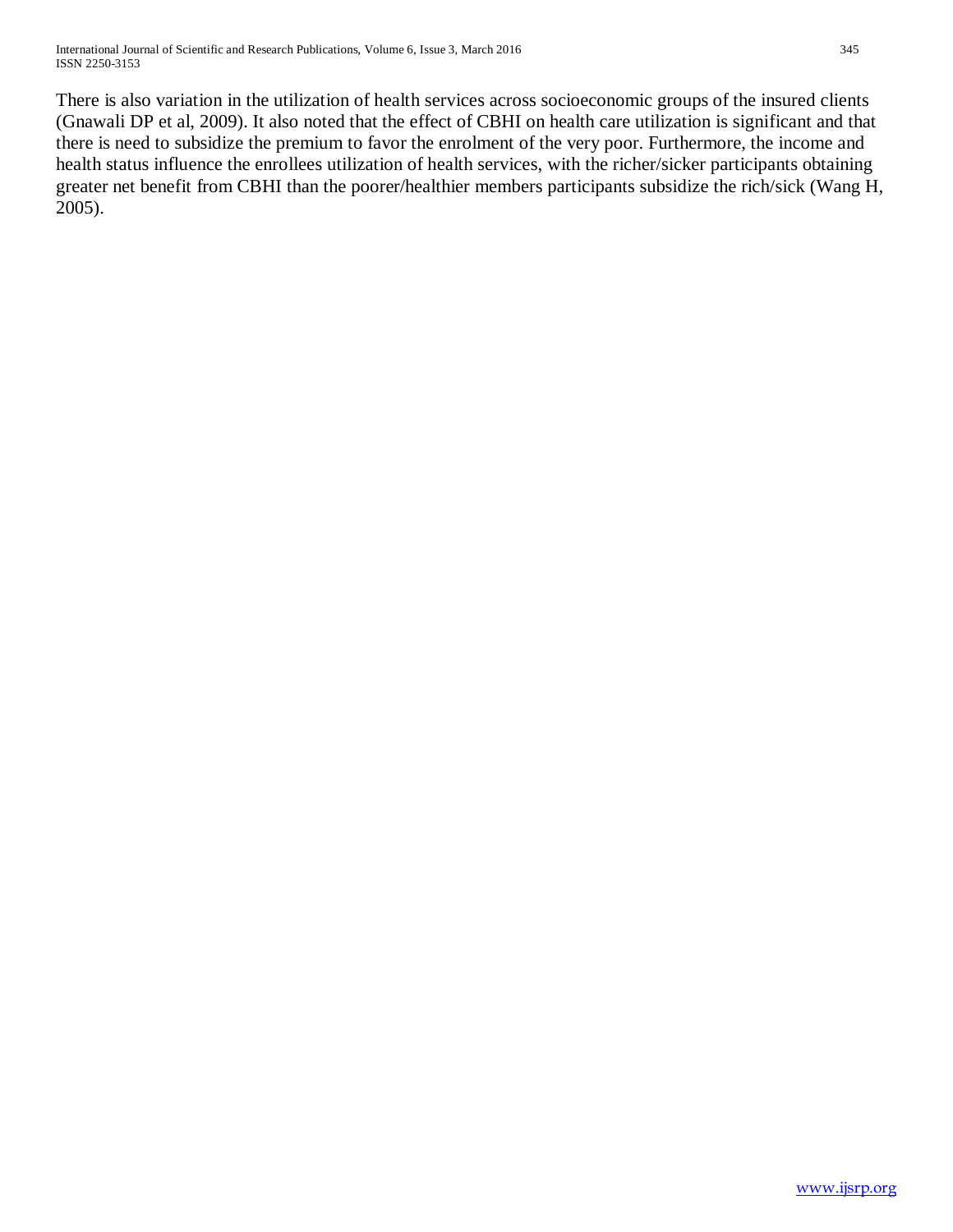#### IV. CONCLUSION

Being members of a Community Based Health Insurance do affect the rate of health care services utilization. The level of satisfaction and Acceptance of these services is highly correlated with increased utilization of both in-patient and outpatient services. The Quality of care is a determining factor in the choice of health provider.

#### ACKNOWLEDGMENT

I would like to acknowledge my family, my supervisors and the entire health systems department of Kenya Methodist University.

#### **REFERENCES**

- [1] Abbas et al. (2009), Three Methods to monitor utilization of healthcare services by the poor, International Journal for Equity in Health, 8:29
- [2] Abolfalz Mohammadbeigi, Shahram Arsangjang, Narges Mohammadsalehi,Ebrahim Ghadehi.(2015) Education-Related Inequity in Accesss And Utilization of Oral Health Care in Iran. J Family Med Prim Care, 2015 Jan-Mar;4(1):35-38
- [3] Andaleeb SS. Siddique N. and Khndakar S. (2007) patient satisfaction with health services in Bangladesh. Health Policy Plan. 2007; 22:263-73
- [4] Balarajan, Y, Selvaraj, S and Subramanian SV (Feb 2011). Health Care and Equity in India, *The Lancet*, 377, (9764), 50–515.
- [5] Bashiru II Saeed, Zhao Xicang, Alfred E, SAmmeul B and Nicholas N (2015). Impact of Socioeconomic status and Medical conditions on Health and Healthcare Utilization among aging Ghanaians. BMC Public Health 2015 15:276
- [6] Bjørnholt, M; Farstad, G.R. (2012). "'Am I rambling?' On the advantages of interviewing couples together". *Qualitative Research*.
- [7] Carrin G et al (2008). Universal coverage of health services: Tailoring its implementation. *Bulletin of the World Health Organization*: 86(11); 817-908
- [8] Chuma J, Gilson L, Molyneux C (2007): Treatment-seeking behavior, cost burdens and coping strategies among rural and urban households in Coastal Kenya: an equity analysis. *Trop Med Int Health*, 12(5)**:**673-686.
- [9] Chuma J, Maina T(2012). Catastrophic health care spending and impoverishment in Kenya. *Health Services Research*.; 12:413.
- [10] Chuma J,Mulupi S,&Kirigia (2013). Community perceptions of health insurance and their preferred design feature: implication for the design of universal health coverage reforms in Kenya. BMC Health Services Research, 2013, 13:474 <http://www.biomedcentral.com/1472-6963/13/474>
- [11] Collins D, Quick JD, Musau SN, Kraushaar K, Hussein IM(1996): The fall and rise of cost sharing in Kenya: the impact of phased implementation. *Health Policy Plan*, 11(1)**:**52-6
- [12] Common rules and regulations for postgraduate studies, Kenya Methodist University, 2<sup>nd</sup> Edition, Sept 2011.
- [13] [Dalinjong PA,](http://www.ncbi.nlm.nih.gov/pubmed?term=Dalinjong%20PA%5BAuthor%5D&cauthor=true&cauthor_uid=22828034) [Laar AS\(2](http://www.ncbi.nlm.nih.gov/pubmed?term=Laar%20AS%5BAuthor%5D&cauthor=true&cauthor_uid=22828034)012). The national health insurance scheme: perceptions and experiences of health care providers and clients in two districts of Ghana. *Health Econ Rev*. 2012
- [14] De Vaus (2001). A research design in social research. London; SAGE,
- [15] Devadasan N. et al (2011) Community health insurance schemes & patient satisfaction -evidence from India. Indian Journal of Medical Research. 2011 Jan; 133(1):40-49
- [16] Ernst Spaan et al (2012). The impact of health insurance in Africa and Asia; A systematic Review. *Bulletin of the World Health Organization*; 90:685-692
- [17] Freeman J D,et al.(2008).The causal effect of health insurance on utilization and outcomes in adults: a systemic review of US studies. Med Care.2008
- [18] Girma,F.,Jira,C.,& Girma B (2011). Health Services Utilization And Associated Factors in Jimma Zone, South West Ethiopia. Ethiopian Journal of Health Sciences, 21(Suppl 1), 85-94
- [19] Germano Mwabu et al (1995). User charges in government health facilities in Kenya: effect on attendance and revenue, *Health Policy and Planning*, 10(2); 164- 170 **Retrieved from** <http://heapol.oxfordjournals.org/content/10/2/164.short>
- [20] Gnawali DP (May 2009), The effect of community based health insurance on the utilization of modern healthcare services; Evidence from Burkina Faso. *Health policy and planning*; 90(23); 214-22.
- [21] Govender V, McIntyre D, Loewenson R (2008): Progress towards the Abuja target for government spending on health care in East and Southern Africa**.**
- [22] Government of Kenya, The Kenya Vision 2030,
- [23] Government of Kenya, The Kenya constitution 2010.
- [24] Guy Carrin (2005). Community-based health insurance in developing countries: a study of its contribution to the performance of health financing systems. *Tropical medicine and International Health*. Retrieved on Sept 1,2014 from<http://onlinelibrary.wiley.com/doi/10.1111/j.1365-3156.2005.01455.x/full>
- [25] Hennekens CH (1987), Buring JE,Epidemiolgy in medicine, Lippincott Williams& Wilkins.
- [26] Hong Wang (2012), Community-Based Health Insurance: An Evolutionary Approach to Achieving Universal Coverage in Low-Income Countries. *Journal of Life Sciences* ,6 ;320-329
- [27] Hsiao, W. C. (2001) Unmet health needs of two billion: is community financing a solution, HNP Discussion Paper. World Bank, Washington, DC.
- [28] Isaac A O Odeyemi (2014), Community-based health insurance programmes and the national health insurance scheme of Nigeria: challenges to uptake and integration, *International Journal for Equity in Health*, **13**:20
- [29] Jacobs B, Bigdeli M, van Pelt M, Ir P, Salze C, Criel B(2008): Bridging community-based health insurance and social protection for health care-a step in the direction of universal coverage? *Tropical Medicine International Health*, **13**(2)**:**140-143
- [30] Jane Chuma and Vincent Okungu (2011). Viewing The Kenyan Health System Through An Equity Lens: Implications For Universal Coverage. *International Journal for Equity in Health* **10**:22
- [31] Jason M. Fletcher and David E. Frisvol (2009). Higher Education and Health Investments: Does More Schooling Affect Preventive Health Care Use? *J Hum Cap*. 3(2): 144–176. Retrieved on Sept 1,2014 from<http://www.ncbi.nlm.nih.gov/pmc/articles/PMC3285406/>
- [32] Jean J.N.N et al (2013). Community-based health insurance knowledge, concern, preference and financial planning for healthcare among informal sector workers in a health district of Douala, Cameroon. *Pan African Medical Journal*; 16:17